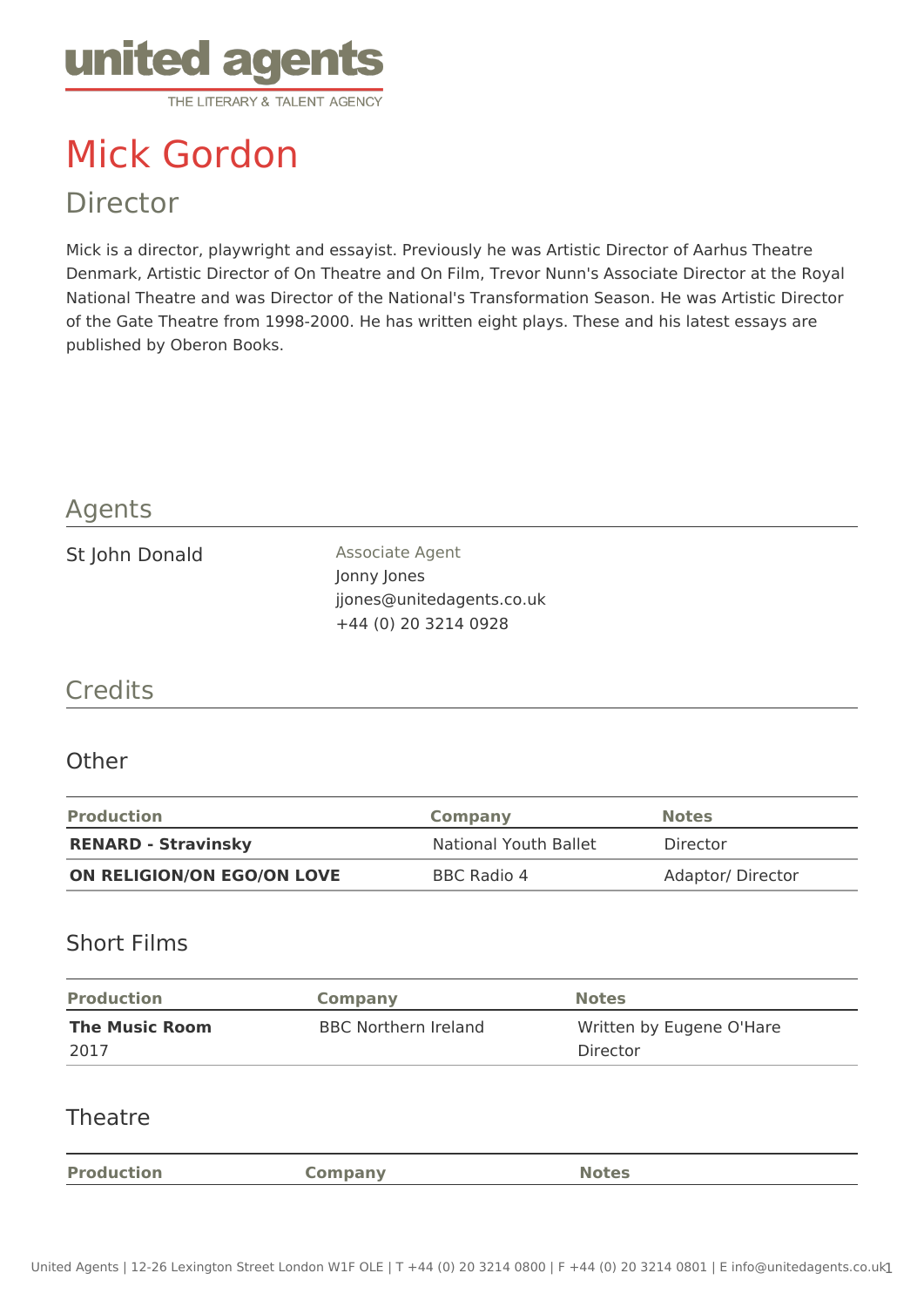| <b>SINNERS</b><br>2017             | Lyric Theatre, Belfast                                                                       | Written by Marie Jones                                                         |
|------------------------------------|----------------------------------------------------------------------------------------------|--------------------------------------------------------------------------------|
| <b>ON/OFF</b><br>2015              | <b>Aarhus Theatre Denmark</b>                                                                | Co-Writer                                                                      |
| <b>THE VISIT</b><br>2014           | <b>Aarhus Theatre Denmark</b>                                                                | by Friedrich Durrenmatt<br>Director                                            |
| <b>DANCING AT LUGHNASA</b><br>2013 | <b>Aarhus Theatre Denmark</b>                                                                | by Brian Friel<br>Director                                                     |
| <b>GHOSTS</b><br>2012              | <b>Aarhus Theatre Denmark</b>                                                                | by Henrik Ibsen<br>Director                                                    |
| <b>UNCLE VANYA</b><br>2012         | Lyric Theatre, Belfast                                                                       | by Anton Chekhov, in a version by<br><b>Brian Friel</b><br>Director            |
| <b>SWEENEY TODD</b><br>2011        | <b>Aarhus Theatre Denmark</b>                                                                | by Stephen Sondheim<br>Director                                                |
| YES, SO I SAID YES<br>2011         | <b>Belfast International Festival</b>                                                        | by David Ireland<br>Director & Designer                                        |
| <b>STATIC</b><br>2011              | <b>Belfast International Festival</b>                                                        | by Robert Welch<br>Director & Designer                                         |
| <b>BEA</b><br>2010                 | On Theatre at Soho Theatre                                                                   | Writer/Director                                                                |
| <b>TRANSLATIONS</b><br>2010        | The Friel Festival at the Curve<br>Theatre, Leicester                                        | by Brian Friel<br>Director                                                     |
| <b>THE TEMPEST</b><br>2010         | Wadham College Oxford 400th<br>anniversary production                                        | by William Shakespeare<br>Director                                             |
| <b>PRESSURE DROP</b><br>2010       | On Theatre at Wellcome Trust                                                                 | Writer<br>Music by Billy Bragg                                                 |
| THE HOME PLACE<br>2009             | Opera House, Belfast                                                                         | by Brian Friel<br>Director                                                     |
| THE RIDE OF YOUR LIFE<br>2009      | On Theatre at the Polka Theatre                                                              | Writer/Director                                                                |
| <b>ON EMOTION</b><br>2008          | On Theatre at Soho Theatre                                                                   | Writer/ Director                                                               |
| <b>DEEP CUT</b><br>2008            | Sherman Theatre Cardiff,<br>Traverse Theatre Edinburgh and<br><b>Tricycle Theatre London</b> | by Philip Ralph<br>Director<br>Winner of 5 awards at the<br>Edinburgh Festival |
| <b>ON RELIGION</b><br>2008         | On Theatre at Europalia Festival,<br><b>Brussells</b>                                        | Writer/Director                                                                |
| <b>ON DEATH</b><br>2008            | On Theatre at Wellcome Trust                                                                 | Writer/ Director                                                               |
| <b>GRACE</b><br>2008               | MCC for Loretel Theatre, New<br>York                                                         | Adaptation of ON RELIGION<br>starring Lynn Redgrave                            |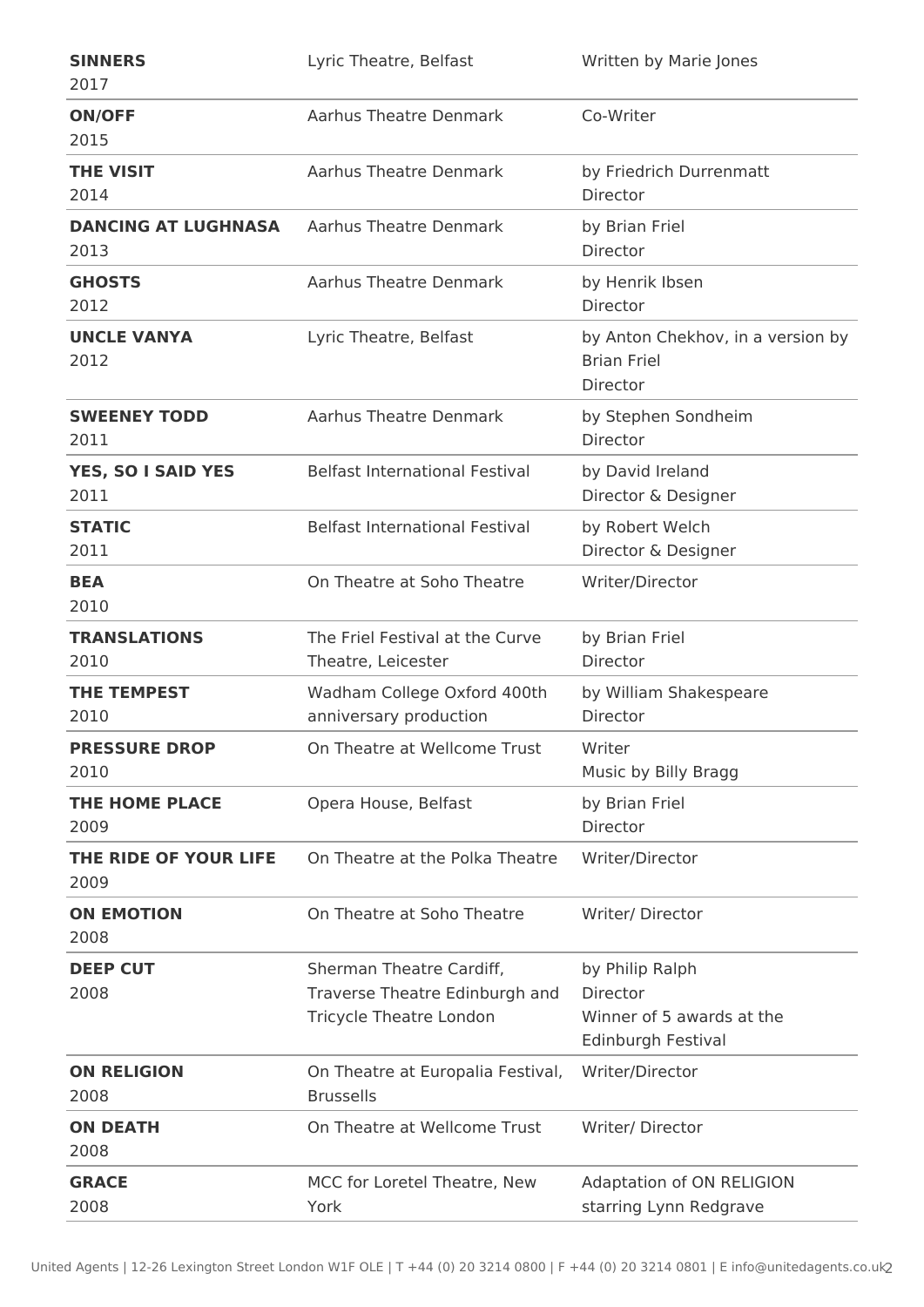| <b>DANCING AT LUGHNASA</b><br>2007                       | Lyric, Belfast                           | by Brian Friel<br><b>Director</b>                                    |
|----------------------------------------------------------|------------------------------------------|----------------------------------------------------------------------|
| <b>GRIMM TALES</b><br>2007                               | Dusko Radovic, Belgrade                  | Adaptor/Director                                                     |
| <b>ON RELIGION</b><br>2006                               | On Theatre at Soho Theatre               | Writer/ Director                                                     |
| <b>OPTIC TRILOGY</b><br>2006                             | Dramatan, Stockholm                      | by Alfian bin Sa'at<br><b>DIrector</b>                               |
| <b>WINNERS, LOSERS</b><br>2006                           | Strindberg Theatre, Stockholm            | by Brian Friel<br><b>DIrector</b>                                    |
| <b>WAR</b><br>2006                                       | Strindberg Theatre, Stockholm            | by Lars Noren in an English<br>version by Rebecca Gilman<br>Director |
| <b>ON EGO</b><br>2005                                    | On Theatre at Soho Theatre               | Writer/Director                                                      |
| <b>NESTA Dream Time</b><br><b>Award</b><br>2005          |                                          |                                                                      |
| A PLAY IN SWEDISH,<br><b>ENGLISH AND ITALIAN</b><br>2005 | Dramatan Elverket, Stockholm             | by Nick Grosso<br>Director                                           |
| THE REAL THING<br>2004                                   | Strindberg Theatre, Stockholm            | by Tom Stoppard<br>Director                                          |
| <b>ON LOVE IN UZBEKISTAN</b><br>2004                     | On Theatre at Ilkhom Theatre<br>Tashkent | Writer/ Director                                                     |
| <b>BETRAYAL</b><br>2003                                  | <b>Strindberg Theatre Stockholm</b>      | by Harold Pinter<br>Director                                         |
| <b>NADA PROJECT</b><br>2003                              | Belgrade                                 | <b>Visiting Director</b>                                             |
| <b>A PRAYER FOR OWEN</b><br><b>MEANY</b><br>2002         | Lyttelton Theatre, RNT                   | Adaptation from John Irving novel<br>Director                        |
| LE PUB!<br>2001                                          | Lyttelton Theatre, RNT                   | by Serge Valetti, translated by<br><b>Richard Bean</b><br>Director   |
| <b>MONKEY</b><br>1999                                    | Young Vic                                | by Mick Gordon and Colin Teevan<br>Director                          |
| <b>THE WALLS</b><br>1999                                 | Cottesloe Theatre, RNT                   | by Colin Teevan<br>Director                                          |
| <b>TRUST</b><br>1999                                     | Royal Court                              | by Gary Mitchell<br>Director                                         |
| <b>MAD-DOG</b><br>1999                                   | <b>Belfast Old Courthouse</b>            | by Gary Mitchell<br>Director                                         |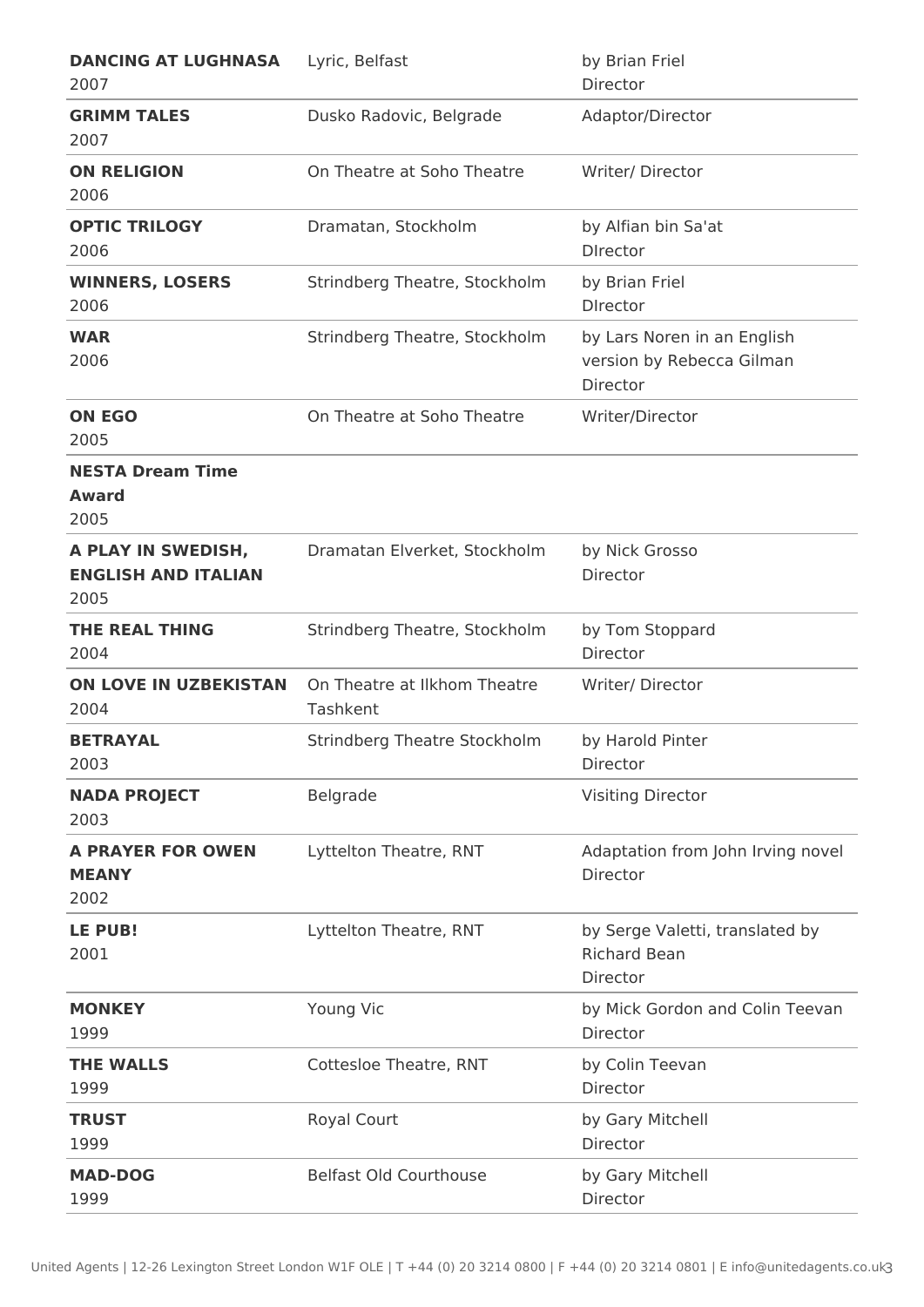| <b>CLOSER</b><br>1999                     | Producciones Teatrales Alejandro by Patrick Marber | Director<br>* ACE Award Best Producton                                                 |
|-------------------------------------------|----------------------------------------------------|----------------------------------------------------------------------------------------|
| <b>ART</b><br>1999                        | Blanca Podesta, Buenos Aires                       | by Yasmina Reza<br>Director<br>* ACE Award Best Production                             |
| <b>MY FAIR LADY</b><br>1999               | Producciones Teatrales Alejandro                   | by George Bernard Shaw,<br>translated by Lerner and Loewe<br>Director                  |
| <b>LOVE'S WORK</b><br>1998                | <b>Gate Theatre</b>                                | Writer/Director                                                                        |
| <b>MARATHON</b><br>1998                   | <b>Gate Theatre</b>                                | by Eduardo Erba<br><b>Director</b>                                                     |
| <b>SALOME - Oscar Wilde</b><br>1998       | Riverside Studios (co-production<br>with NT)       | by Oscar Wilde, adaptation by<br>Mick Gordon<br>Director                               |
| <b>UNE TEMPETE</b><br>1998                | <b>Gate Theatre</b>                                | by Aime Cesair<br>Director                                                             |
| <b>VOLUNTEERS</b><br>1998                 | <b>Gate Theatre</b>                                | by Brian Friel<br>Director                                                             |
| <b>INTIMATE DEATH</b><br>1998             | <b>Gate Theatre</b>                                | Adapted by Mick Gordon from<br>Marie de Hennezel's book, La<br>Mort Intime<br>Director |
| <b>MEASURE FOR MEASURE</b><br>1997        | <b>English Touring</b>                             | by William Shakespeare<br>Director                                                     |
| <b>HAMLET</b><br>1997                     | <b>National Theatre Studio</b>                     | by William Shakespeare<br>Director                                                     |
| <b>HENRY IV, parts I &amp; II</b><br>1996 | <b>English Touring Theatre</b>                     | by William Shakespeare<br><b>Assistant Director</b>                                    |
| <b>ARABIAN NIGHTS</b><br>1995             | <b>Battersea Arts Centre</b>                       | Adaptor/Director                                                                       |
| THE SOLDIER'S TALE<br>1994                | Institut Francais, London                          | by Stravinsky & Ramuz<br><b>Director</b>                                               |
| <b>LA TRAVIATA</b><br>1994                | <b>Holland Park Festival</b>                       | by Verdi<br>Director                                                                   |
| <b>LA CENERENTOLA</b><br>1994             | <b>Holland Park Festival</b>                       | by Rossini<br>Director                                                                 |
| <b>ART</b><br>1993                        | David Pugh Ltd,                                    | by Yasmina Reza<br>Directed re-cast of Matthew<br>Warchus' production                  |
| <b>THE PROMISE</b><br>1993                | <b>Battersea Arts Centre</b>                       | by Arbuzov<br>Director                                                                 |